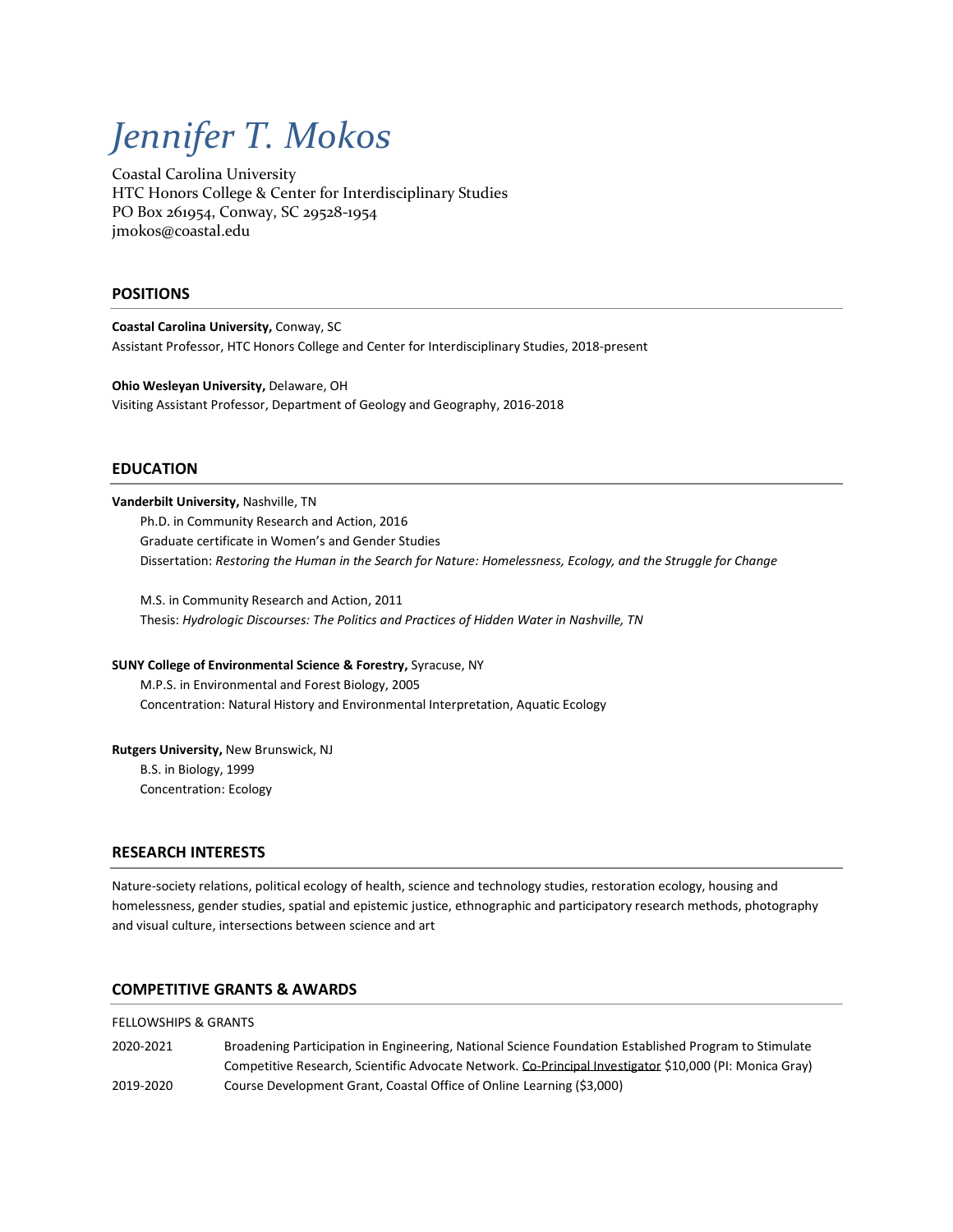| 2019-2020     | Planting Justice, Building Community: Making Healthy Food Available for All With Edible Parks, CCU        |
|---------------|-----------------------------------------------------------------------------------------------------------|
|               | Interdisciplinary Experiential Learning Grant (with Jaime McCauley, Darcy Couglan, & Dominique Cagalanan) |
|               | (53,000)                                                                                                  |
| Jan-May 2019  | Faculty Mentee, CCU Faculty Peer Mentoring Program for Education Abroad Development (\$3,818)             |
| January 2019  | Sponsored Workshop Fellow, National Science Foundation Workshop on Community Geography, Georgia           |
|               | State University, Atlanta, GA (\$450)                                                                     |
| July-Aug 2017 | National Endowment for the Humanities (NEH) Summer Scholar in Space, Place, and the Humanities,           |
|               | Northeastern University, Boston, MA (\$2,700)                                                             |
| $2015 - 2016$ | AAUW American Dissertation Fellowship (\$20,000)                                                          |
| $2015 - 2016$ | Graduate Writing Fellow, Vanderbilt University Writing Studio (\$25,000) ( <i>declined</i> )              |
| $2015 - 2016$ | Peabody Honors Scholarship (\$5,000)                                                                      |
| $2009 - 2014$ | Vanderbilt University Graduate Fellowship (\$50,000)                                                      |
| $2009 - 2014$ | Peabody College Dean's Fellowship (\$5,000)                                                               |

## AWARDS & HONORS

- 2018 Invited participant, "Questioning Science in Uncertain Times" workshop at Ohio State University
- 2015 Invited member of the Global Feminisms Collaborative, Vanderbilt University
- 2015 Participant in the "Critical Physical Geography" AAG Pre-conference Workshop, Chicago, IL
- 2012 Outstanding Instructor in Human and Organizational Development Award, Vanderbilt University
- 2012 Competitively selected to attend the Futures of American Studies Institute at Dartmouth College (funding provided by Vanderbilt University American Studies Department)
- 2010 Competitively selected for an NSF-funded workshop on "Graph Theory and Biological Networks" at the National Institute for Math and Biological Synthesis in Knoxville, TN
- 2008 Citizen's Committee for NYC Better Neighborhood Grant, Awarded for "Bushwick Youth-Led Community Food Assessment"

## **PUBLICATIONS**

#### PEER-REVIEWED ARTICLES

- 2017. "Stigmatized places as therapeutic landscapes: The beneficial dimensions of riverbottom homeless encampments." *Medicine Anthropology Theory* 4(1): 123-150.
- 2013. "Crowdsourcing Urban Surveillance: The Development of Homeland Security Markets for Environmental Sensor Networks." *Geoforum* 49: 279-288 (with Torin Monahan).
- 2010. "Sensing Environmental Danger in the City." *International Review of Information Ethics* 12: 21-27 (with Torin Monahan).

## PUBLISHED RESEARCH REPORTS

- *Development of Wetland Quality and Function Assessment Tools and Demonstration*. Trenton, NJ: New Jersey Department of Environmental Protection, 2004 (with Colleen Hatfield & Jean Marie Hartman).
- *Testing a Wetlands Mitigation Rapid Assessment Tool at Mitigation and Reference Wetlands within a New Jersey Watershed*. Trenton, NJ: New Jersey Department of Environmental Protection, 2004 (with Colleen Hatfield & Jean Marie Hartman).

## **PRESENTATIONS**

#### INVITED TALKS

"Restoring the Human in the Search for Nature: Homelessness, Ecology, and the Struggle for Change." *Coastal Carolina University, University College Honors Program*, February 2018.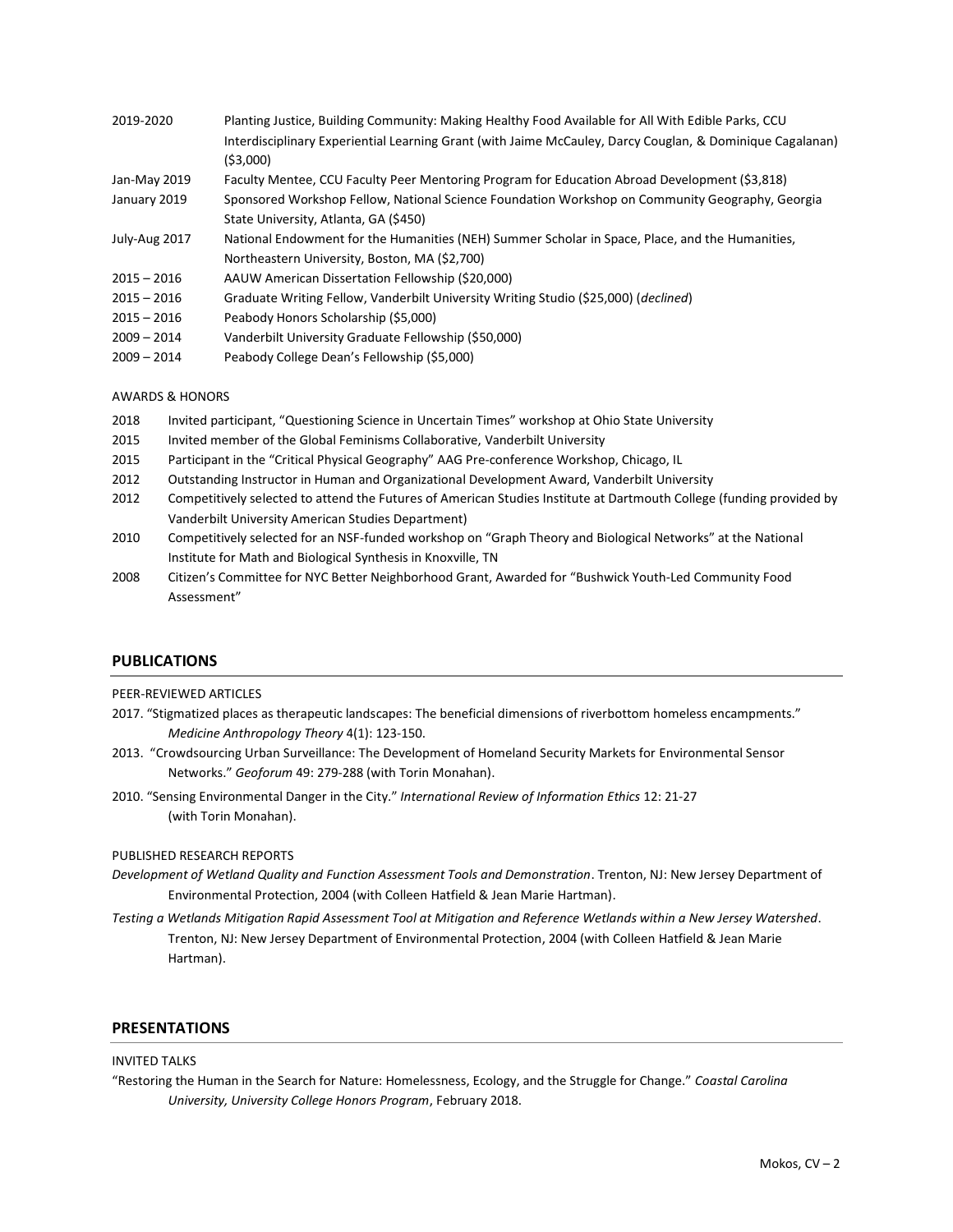- "Restoring the Human in the Search for Nature: Homelessness, Ecology, and the Struggle for Change." University of Kentucky*, Department of Geography*, January 2018.
- "Restoring the Human in the Search for Nature: Homelessness, Ecology, and the Struggle for Change." *Bates College, Department of Environmental Studies*, January 2017.
- "Restoring the Human in the Search for Nature: Homelessness, Ecology, and the Struggle for Change." *Wofford College, Department of Sociology & Anthropology*, December 2016.
- "The Work of Hygiene and Pollution in Urban River Restoration." *Michigan State University, Department of Community Sustainability*, February 2016.
- "Restoring the Floodplain, Constructing the Natural: Homelessness, Ecology, and the Struggle for Change." *Michigan State University, Department of Community Sustainability*, March 2015.
- "Ethnographic Methods for Community Engaged Justice Research." *Vanderbilt University Critical Methodology Working Group*, March 2015.

# CONFERENCE PANELS ORGANIZED OR CHAIRED

- "Critical Methods for Community-Engaged Socio-Environmental Research." Panel organized and chaired at *American Association of Geographers Meeting*, Washington, DC, April 2019 (with Nathan Rowley).
- "Debt as Social Obligation." Panel organized at *American Studies Association*, Washington, DC, November 2013 (with Brian Murphy and Megan Black).
- "Urban Plans, Technologies, and Narratives." Chair. *American Anthropological Association* meeting, Montreal, November 2011.

#### SELECTED CONFERENCE PAPERS

- "Community-Engaged Research Across Conflict and Difference." *American Association of Geographers* meeting in Denver, CO, April 2020. (*cancelled due to Covid-19*).
- "The Complexities of Community: Engendering Change Through Ethnographic Research Across Difference." *American Association of Geographers* meeting in Boston, MA, April 2017.
- "Scholar-Activism: Navigating Theory and Methodology in Critically Engaged and Situated Work" panel participant at *23rd Annual Conference on Critical Geography* in Lexington, KY, October 2016.
- "Exploring the Politics of Sensing Through Participatory Methods." *American Association of Geographers* meeting in San Francisco, CA, March 2016.
- "The Work of Hygiene and Pollution in the Restoration of Riverbottom Homeless Encampments." *Association of American Geographers* meeting in Chicago, IL, April 2015.
- "The Politics of Security and Invasion in Urban Stream Restoration." *Dimensions of Political Ecology* meeting in Lexington, KY, February 2015.
- "I'm the Cleanest Hobo I Know." Poster at *UNC Water and Health Conference*, Chapel Hill, NC, Oct 2014.
- "Preservation or Progress: Development, Power, and the Future of Place in Bells Bend, TN." *American Studies Association* meeting in Washington, DC, Nov. 2013.
- "Disaster for Whom?: The Politics of Security and Invasion in Urban Stream Restoration." *Society for the Social Studies of Science (4S*) meeting in San Diego, CA, October 2013.
- "Buried Streams and Hidden Narratives: A Sociomaterial Approach to Understanding Urban Water." *Society for the Social Studies of Science (4S)* meeting in Copenhagen, Denmark, October 2012.
- "Intersecting Human and Physical Geographies in the Creation of Place." *American Association of Geographers* meeting in Seattle, WA, April 2011.

#### INVITED PUBLIC TALKS

- "The Political Economy of Current Initiatives in Housing Reform." Public Forum on Ventura County's Housing Crisis, Ventura, CA, June 2014.
- "Water Footprints, Society, and Justice." Gardening Partners of Dickson County, Dickson, TN, June 2012.
- "Youth Documenting Fast Food, Slow Food, and No Good Food in the Community." Baum Forum: Schools, Food, and Community at Columbia University in New York, April 2008.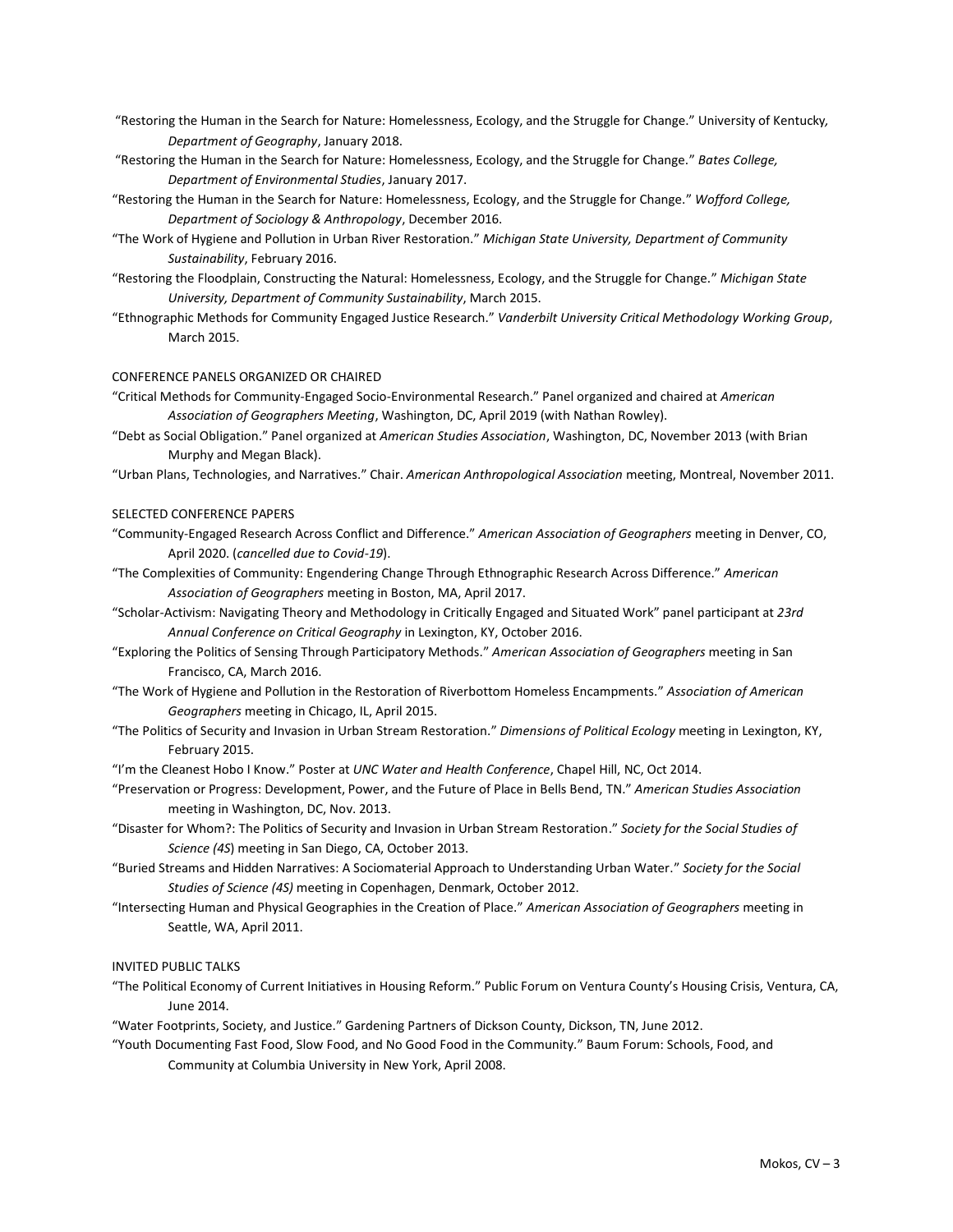# **TEACHING**

#### INSTRUCTOR

Feminist Technology Studies (Graduate) (CCU) Public Science Workshop (Honors) (CCU) Global Issues in Human & Environmental Health (Honors) (CCU) People, Plants, & Power (Honors) (CCU) Cultural Geography (OWU) Economic Geography (OWU) Urban Geography (OWU) Readings in Health Geography (OWU) The OWU Experience (first-year seminar introduction to college and the liberal arts ethos) (OWU) Introduction to Community Psychology (Vanderbilt)

• Won "Outstanding Instructor in Human and Organizational Development" award

## CO-INSTRUCTOR

Introduction to Community Psychology (Vanderbilt) Readings in Nature Interpretation (graduate) (SUNY ESF) Interpreting Field Biology (graduate field course) (SUNY ESF) Applications of Interpretation to Science Education (field course) (SUNY ESF)

# TEACHING ASSISTANT

Systematic Inquiry (Vanderbilt) Understanding Organizations (Vanderbilt) Interpreting Science Through Art (SUNY ESF) Principles of Interpretive Programming (SUNY ESF) Introduction to Environmental Interpretation (SUNY ESF) Current Concepts in Ecology (graduate methods course) (Rutgers) Plant Ecology (Rutgers)

## **UNDERGRADUATE STUDENT MENTORING**

Maddy Coalmer, "'Hey! Watch Where You Step': The Effects of Ecotourism on the Icelandic Natural Landscape."

- Paper presented at the American Association of Geographers Meeting, April 2018
- OWU Student Individualized Project grant (\$1,000), December 2017

# Chloe Dyer, "A Line in the Sand: Personal Narratives from the U.S.-Mexico Border." (Honors Thesis committee member: completed April 2018)

- Ellen Sizer, "Physical Fences and Social Boundaries: The Human Implications of Privatizing Nature in Patagonia Park."
	- Paper presented at the American Association of Geographers Meeting, April 2018
	- OWU Student Individualized Project grant (\$1,000), February 2018
- Abigail Spangler, "Campus Food Forest" (Honors Thesis advisor: completed April 2020)
	- Paper presented at CCU Virtual Honors Symposium, May 2020

Quenton Stokes-Brown, "Reconnecting Capoeira to its Angolan Origins."

- Paper presented at the American Association of Geographer's Meeting, April 2017
- OWU Student Individualized Project grant (\$1,000), February 2017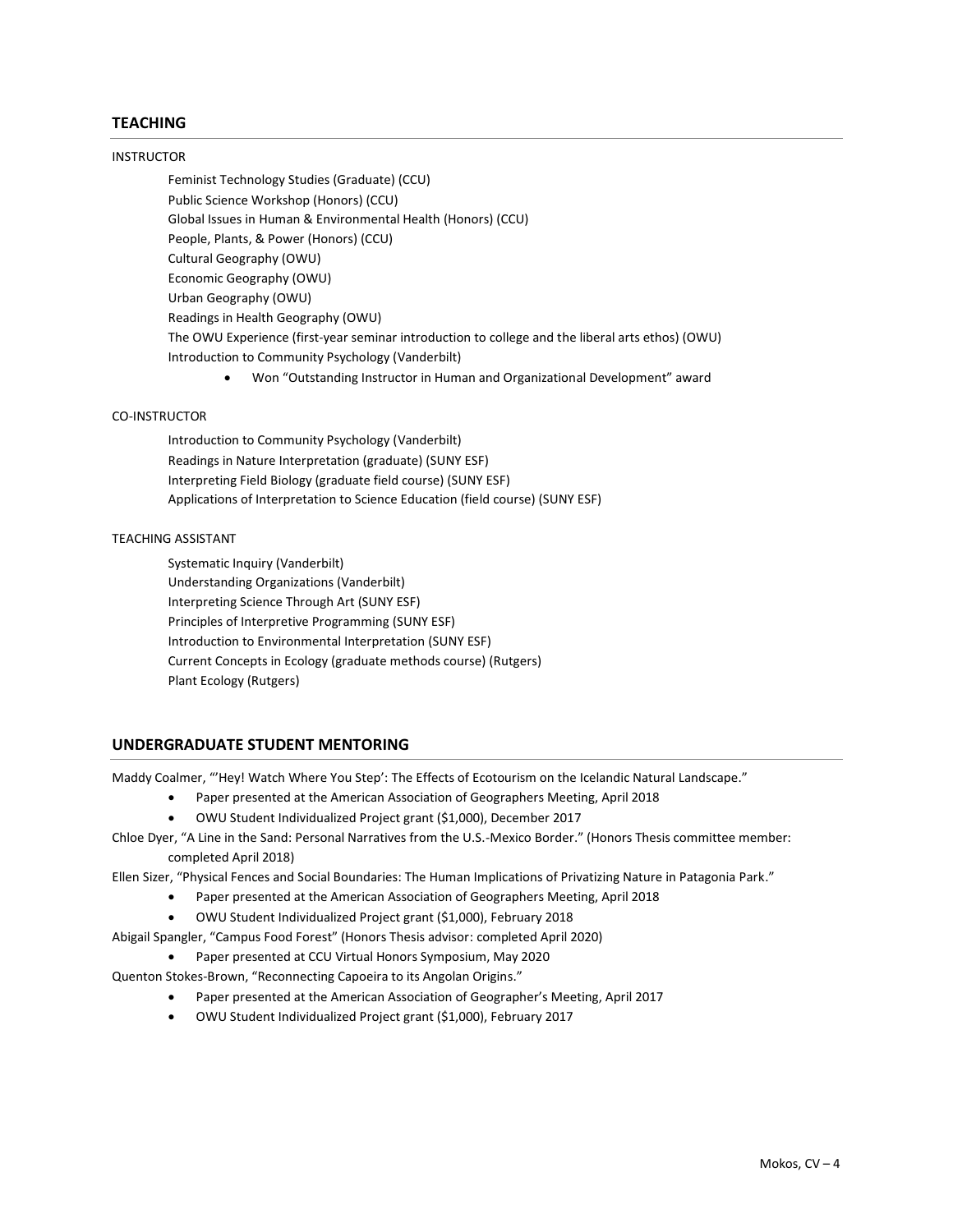# **ADDITIONAL TRAINING**

*Underserved Medicine Seminar (with Doctors Without Walls-Santa Barbara Street Medicine)* at University of California, Santa Barbara, Winter 2014

*Situational Analysis (with Adele Clarke)* at University of Copenhagen, October 2012 *Grounded Theory for Social Justice Research (with Kathy Charmaz)* at International Congress of Qualitative Inquiry, May 2011 *Performative Ethnography (with D. Soyini Madison)* at International Congress of Qualitative Inquiry, May 2011 *Vanderbilt University Center for Teaching:* Feminist Pedagogy (2012); Difficult Dialogues (2011); Course and Syllabus Design

(2010); Teaching Students in Different Majors (2010); Feminist Strategies in the Classroom (2010)

# **PROFESSIONAL SERVICE TO DISCIPLINE**

Steering Committee Member, Community Geographies Collaborative, December 2019-present

Reviewer: ACME: An International Journal for Critical Geographies Geographical Review GeoJournal

# **UNIVERSITY SERVICE**

|  |  | COASTAL CAROLINA UNIVERSITY |
|--|--|-----------------------------|
|--|--|-----------------------------|

| 2019- | Member, University Senate Faculty Development Committee   |
|-------|-----------------------------------------------------------|
| 2019- | Member, Sustainability Program Advisory Group             |
| 2019  | Member, CCU Teacher-Scholar Showcase Organizing Committee |
| 2019  | Mentor, CINO Elevate student mentoring program            |
| 2018- | Member, LGBTQIA+ Faculty Caucus                           |

#### VANDERBILT UNIVERSITY

| 2011    | Mentor, Leadership Alliance minority student summer research program                   |
|---------|----------------------------------------------------------------------------------------|
| 2011-12 | Member, Dean's Graduate Programming Committee                                          |
| 2010-16 | Member, Minority Student Committee, Dept. of Human and Organizational Development      |
| 2010-13 | Co-facilitated three department-wide discussions on the topic of interdisciplinarity   |
|         | Strategies, Solutions, and Future Considerations of Being an Interdisciplinary Scholar |

- Multiple Perspectives: A Discussion of Interdisciplinarity in Community-focused Literature
- Dialogue on Interdisciplinarity

# **SELECTED PROFESSIONAL POSITIONS**

| 2008-2009       | Environmental Educator, Wave Hill Public Garden & Cultural Center, Bronx, NY                 |
|-----------------|----------------------------------------------------------------------------------------------|
| 2007-2008       | Program Manager of Service Learning, Brooklyn Center for the Urban Environment, Brooklyn, NY |
| 2002-03. '05-07 | Environmental Educator & Exhibit Curator, Beczak Environmental Education Center, Yonkers, NY |
| 1999-2002       | Field Researcher, Rutgers University Department of Ecology & Evolution, New Brunswick, NJ    |

# **SELECTED COMMUNITY PROJECTS**

#### HORRY COUNTY RISING

• Virtual and in-person community group established with the goal to promote civic engagement around local issues related to flooding, growth, development, and quality of life.